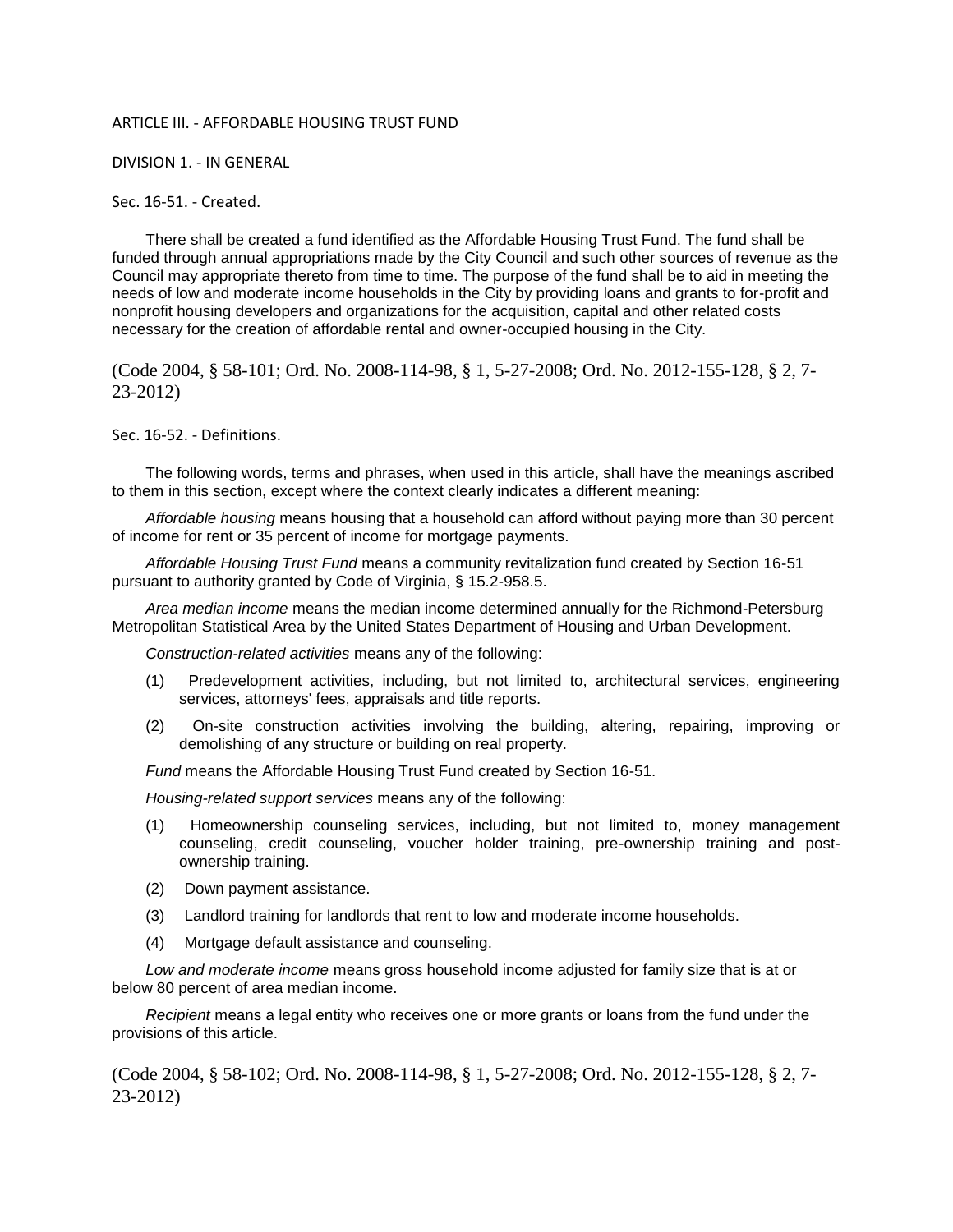**Cross reference—** Definitions generally, § 1-2.

Sec. 16-53. - Purpose.

The purpose of all expenditures from the fund shall be to accomplish the following goals:

- (1) Promote the development of mixed-income neighborhoods in the City.
- (2) Provide funding for the rehabilitation of vacant buildings for residential purposes or the rehabilitation of residential properties in communities with high foreclosure rates or blighted properties, including owner-occupied blighted properties.
- (3) Support the productive reuse of properties declared surplus by the City for residential purposes.
- (4) Implement universal design principles and accessibility for disabled persons.
- (5) Provide for the Chief Administrative Officer or the designee thereof to administer the fund and the programs for which the fund pays.
- (6) Leverage funds from other sources to accomplish all of the purposes set forth in this section.

(Code 2004, § 58-103; Ord. No. 2008-114-98, § 1, 5-27-2008; Ord. No. 2009-220-2010-8, § 2, 1-25-2010; Ord. No. 2012-155-128, § 2, 7-23-2012)

Secs. 16-54—16-79. - Reserved.

DIVISION 2. - AFFORDABLE HOUSING TRUST FUND OVERSIGHT BOARD

Sec. 16-80. - Created.

There is hereby created a board of the City of Richmond with indefinite duration to be known as the Affordable Housing Trust Fund Oversight Board, for the purpose of overseeing the administration of the Affordable Housing Trust Fund established by Section 16-51 and the programs for which the fund provides. For purposes of Section 2-761, the Board shall be classified as supervisory.

(Code 2004, § 58-111; Ord. No. 2014-167-160, § 1, 10-13-2014)

Sec. 16-81. - Composition; appointment; terms of office.

- (a) *Composition.* The Board shall consist of ten members, each of whom shall either reside in the City of Richmond or have a principal place of employment within the City of Richmond. One member shall be selected from each of the following categories:
	- (1) A representative from Richmonders Involved to Strengthen our Communities.
	- (2) A resident of the City of Richmond or a representative of a service provider assisting lowincome individuals or families.
	- (3) A representative from the Richmond Association of Realtors.
	- (4) A representative from an organization dedicated to promoting affordable housing.
	- (5) A lender from a financial institution with affordable housing financing experience.
	- (6) A builder or developer with experience constructing housing projects.
	- (7) A representative of the Richmond Redevelopment Housing Authority.
	- (8) An attorney specializing in housing matters.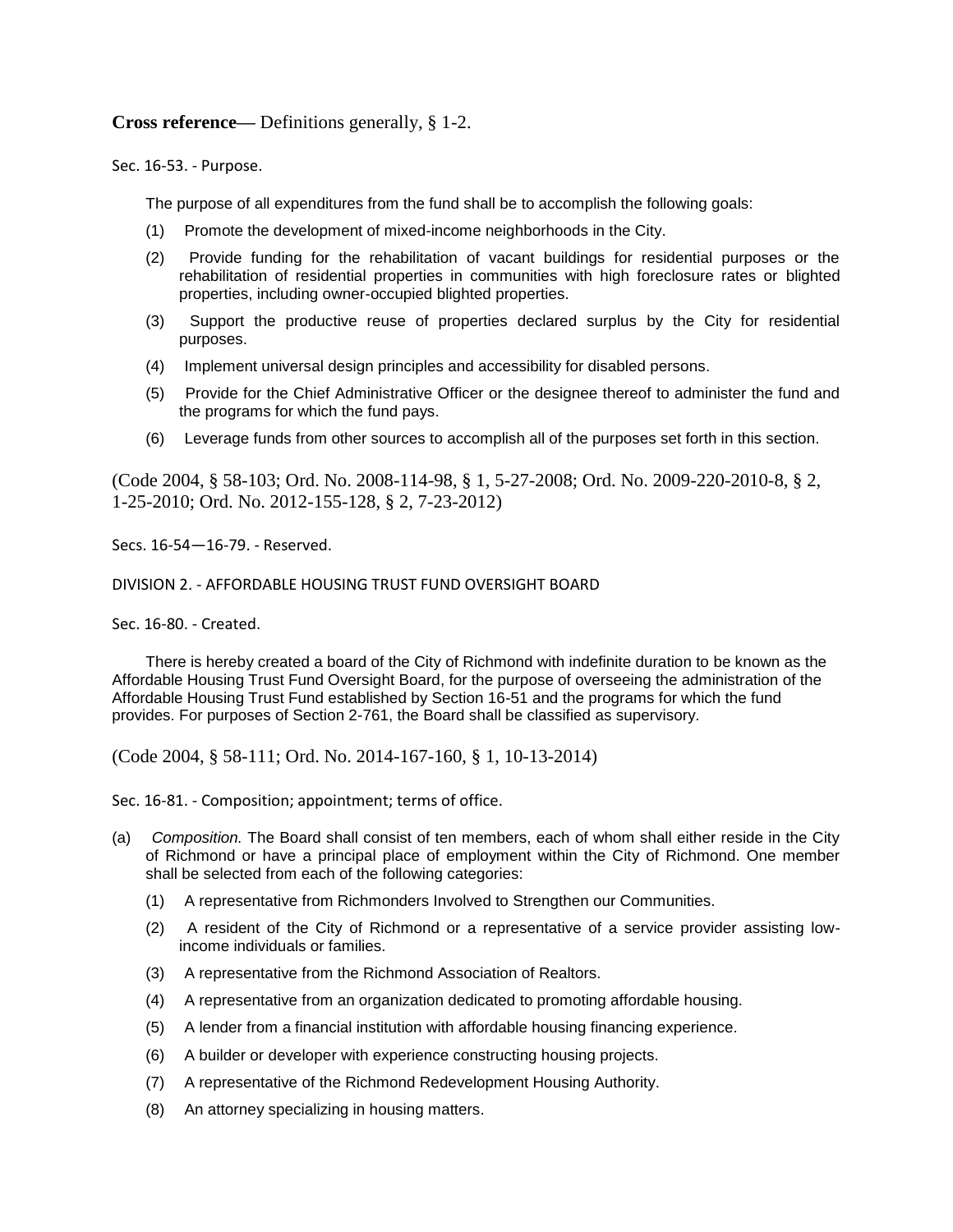- (9) A housing counselor.
- (10) A member of the City Council, who shall be a non-voting member of the Board.
- (b) *Appointment* . Of the ten members, the City Council shall appoint six members, including the members designated in Subsections (a)(1) through (4), (9) and (10) of this section, and the Mayor, by a writing submitted to the City Clerk, shall appoint four members, including the members designated in Subsections (a)(5) through (8) of this section. All appointments shall otherwise be governed by Sections 2-755 and 2-756.
- (c) *Terms of office.* Each member shall be appointed for a term of three years, except for the initial members, of whom one member appointed by the City Council and one member appointed by the Mayor shall be appointed to one-year terms, two members appointed by the City Council and one member appointed by the Mayor shall be appointed to two-year terms, and two members appointed by the City Council and two members appointed by the Mayor shall be appointed to three-year terms, to facilitate the staggering of member terms. The member of the City Council shall be appointed by resolution of the City Council in the same manner as appointments to standing committees of the City Council and shall be made for a term that shall expire as provided in such resolution. Any member may be appointed to a third term after one year from the date of the last day of such member's second full term.

(Code 2004, § 58-112; Ord. No. 2014-167-160, § 1, 10-13-2014)

Sec. 16-82. - Prohibition on award of grants or loans where Board members involved.

No grants or loans from the Affordable Housing Trust Fund shall be awarded to persons serving on the Board or to other legal entities of which such person is a member or in which such a person has a personal interest as the State and Local Government Conflict of Interests Act defines that term.

(Code 2004, § 58-113; Ord. No. 2014-167-160, § 1, 10-13-2014)

Sec. 16-83. - Duties.

The Board shall perform the following duties:

- (1) Review proposed amendments to the regulations, operational policies and procedures provided for in Section 16-114, and submit to the City Council and the Mayor a report containing the Board's advice and recommendations concerning the appropriateness of the amendments to such regulations, operational policies and procedures with respect to the following:
	- a. The ways in which the City may ensure the sustainability and proper use of the fund over time and any conditions under which the Council should establish an Oversight Board or Board of Trustees to oversee the fund.
	- b. Potential dedicated revenue sources for the fund.
	- c. The ratio of grants to loans to be disbursed from the fund.
	- d. In accordance with the advice of the City Attorney or the designee thereof, the ways in which the City may lawfully encourage recipients of disbursements from the fund to employ individuals of low and moderate income households in the projects for which funds are expended in accordance with the purposes of the fund.
	- e. In accordance with the advice of the City Attorney or the designee thereof, the ways in which the City may lawfully encourage minority business enterprises, as defined in Chapter 21, to participate in the City's efforts to accomplish the purposes set forth in Section 16-51.
	- f. Any other factors or considerations, as the Board may identify, affecting the City's ability to achieve the purposes of the fund.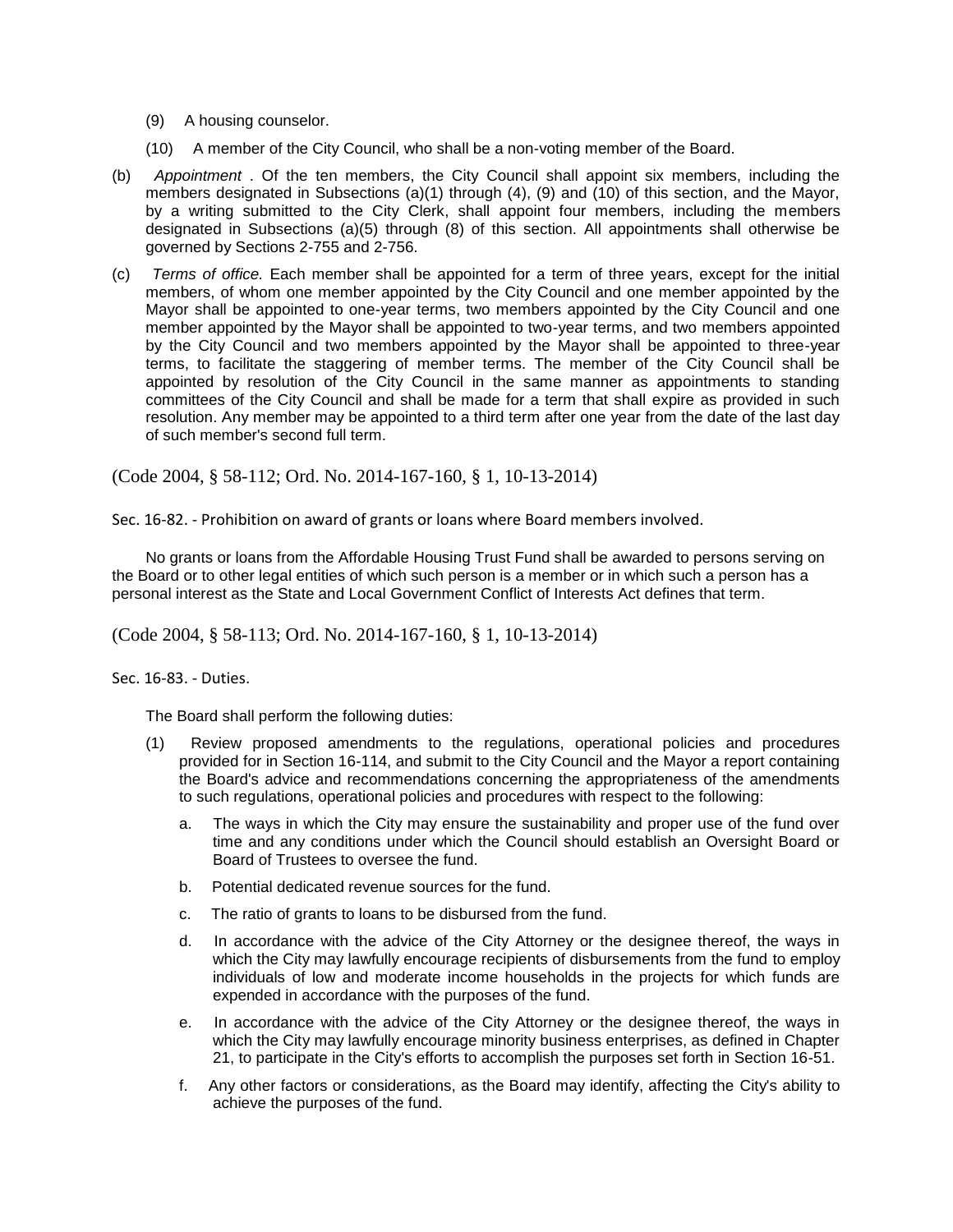(2) Review and approve annual program allocations within the Affordable Housing Trust Fund as proposed by departments of the City and receive staff recommendations for projects to be funded by the Affordable Housing Trust Fund.

(Code 2004, § 58-114; Ord. No. 2014-167-160, § 1, 10-13-2014)

Sec. 16-84. - Conduct of affairs.

- (a) *Quorum.* Six members of the Board shall constitute a quorum.
- (b) *Officers.* The member of the City Council appointed to the Board shall serve as Chairperson of the Board and shall ensure that the City Council is regularly informed about Board activities, that the Board meets regularly in accordance with this division and that the duties of the Board are performed. The Board may select from among its membership such other officers as the Board deems necessary to discharge its duties.
- (c) *Meetings.* The Board shall meet at least quarterly and as often as it deems necessary in order to perform the duties provided for in this division.
- (d) *Reporting.* On an annual basis, the Board shall deliver to the City Council and the Mayor a brief summary of the Board's activities for the preceding year.
- (e) *Freedom of Information* . Board meetings and records shall be subject to the provisions of the Virginia Freedom of Information Act (Code of Virginia, § 2.2-3700 et seq.).
- (f) *Procedures.* The Board may adopt bylaws or rules of procedure not inconsistent with this division to govern the conduct of its meetings and operations.
- (g) *Staff and resources.* The Council Chief of Staff and the Department of Housing and Community Development shall provide such staff and resources as may be necessary to assist the Board in the duties imposed by this division.

(Code 2004, § 58-115; Ord. No. 2014-167-160, § 1, 10-13-2014; Ord. No. 2018-078, § 1, 5-14- 2018)

Secs. 16-85—16-111. - Reserved.

DIVISION 3. - PROGRAM ADMINISTRATION

Sec. 16-112. - Eligibility criteria.

An application for a loan or grant from the fund must show a direct relationship to one or more of the following:

- (1) The provision of housing to low and moderate income households.
- (2) Construction-related activities for construction producing units for sale or rent to low and moderate income households.
- (3) Housing-related support services provided to low and moderate income households.
- (4) Compliance with all applicable laws.
- (5) The applicant's ability to leverage funds from other sources.

(Code 2004, § 58-121; Ord. No. 2008-114-98, § 1, 5-27-2008; Ord. No. 2012-155-128, § 2, 7- 23-2012)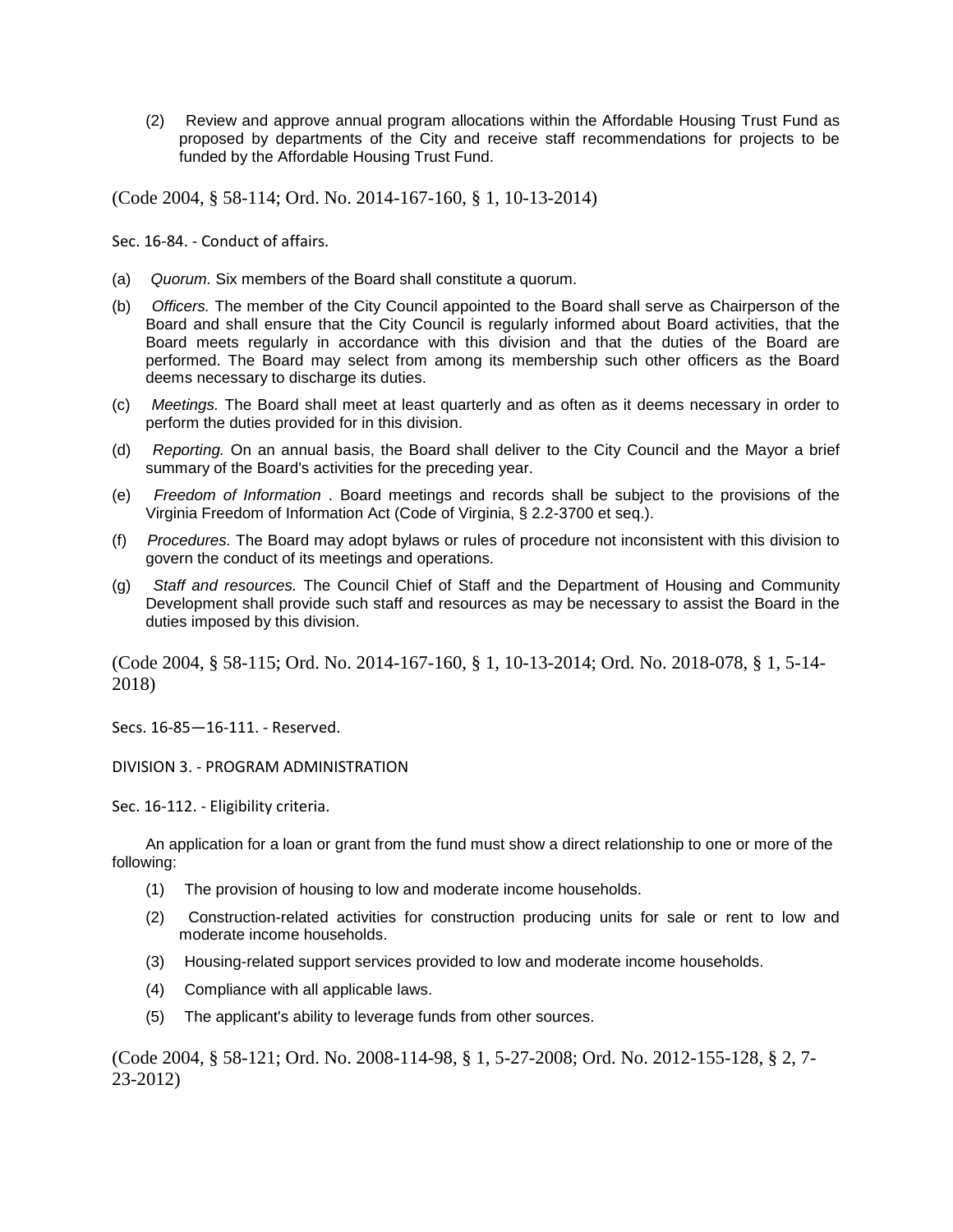## Sec. 16-113. - Administration—Generally.

The Chief Administrative Officer or the designee thereof shall administer the fund and, in accordance with all applicable laws and regulations, may contract with a service provider for a cost that shall remain within a standard percentage, as the Chief Administrative Officer or the designee thereof shall determine, of the balance of the fund. The Chief Administrative Officer or the designee thereof shall evaluate loan and grant applications in accordance with the provisions of this article. In addition, the Chief Administrative Officer or the designee thereof shall evaluate each application for grants or loans from the fund based upon the eligibility criteria set forth in Section 16-112 and the purposes of the fund set forth in Section 16-53 and make semiannual reports to the City Council and the Mayor concerning the results of each grant or loan evaluation.

(Code 2004, § 58-122; Ord. No. 2008-114-98, § 1, 5-27-2008; Ord. No. 2009-220-2010-8, § 2, 1-25-2010; Ord. No. 2012-155-128, § 2, 7-23-2012)

## Sec. 16-114. - Same—Regulations.

The Chief Administrative Officer or the designee thereof shall prepare regulations, operational policies and procedures suitable to the Mayor and approved by the City Attorney or the designee thereof as to form and legality to implement the programs for which the fund pays and shall submit such regulations, operational policies and procedures to the Affordable Housing Trust Fund Advisory Board established by Ordinance No. 2012-155-128, adopted July 23, 2012, for advice. After the Board has provided the Council and the Mayor with advice concerning such regulations, operational policies and procedures, the Mayor shall propose a resolution for the consideration of the Council to approve the regulations, operational policies and procedures to implement the programs for which the fund pays. These regulations, operational policies and procedures shall become effective upon the adoption of such resolution. The Chief Administrative Officer or the designee thereof may amend such regulations, operational policies and procedures from time to time, as the Chief Administrative Officer or the designee thereof may deem necessary. The regulations, operational policies and procedures, and any amendments thereto, established pursuant to this section shall be subject to the review and approval of the City Attorney or the designee thereof as to form and legality and provide, at a minimum, the following:

- (1) Grants and loans from the fund shall be awarded based on a fixed application process designed to determine qualification under the eligibility criteria set forth in section 16-112.
- (2) Recipients shall meet minimum qualifications determined by the Chief Administrative Officer or the designee thereof.
- (3) Development, sales, rental, maintenance and management agreements, whenever applicable, shall accompany grants or loans made from the fund for each project involving construction or rehabilitation of affordable housing to ensure compliance with the program requirements applicable to the fund.
- (4) The Chief Administrative Officer or the designee thereof shall regularly monitor recipients to ensure compliance with the program requirements applicable to the fund.
- (5) Penalties as defined by the Chief Administrative Officer or the designee thereof in accordance with this article shall apply when the city finds that recipients are not in compliance with the program requirements.
- (6) The Chief Administrative Officer or the designee thereof shall ensure that at least 30 percent of the fund is used only for the construction or rehabilitation of housing, or housing-related support services, for households with a gross household income, adjusted for family size, that is no greater than 30 percent of area median income.
- (7) The ways in which the City may ensure the sustainability and proper use of the fund over time and any conditions under which the Council should establish an Oversight Board or Board of Trustees to administer the fund.